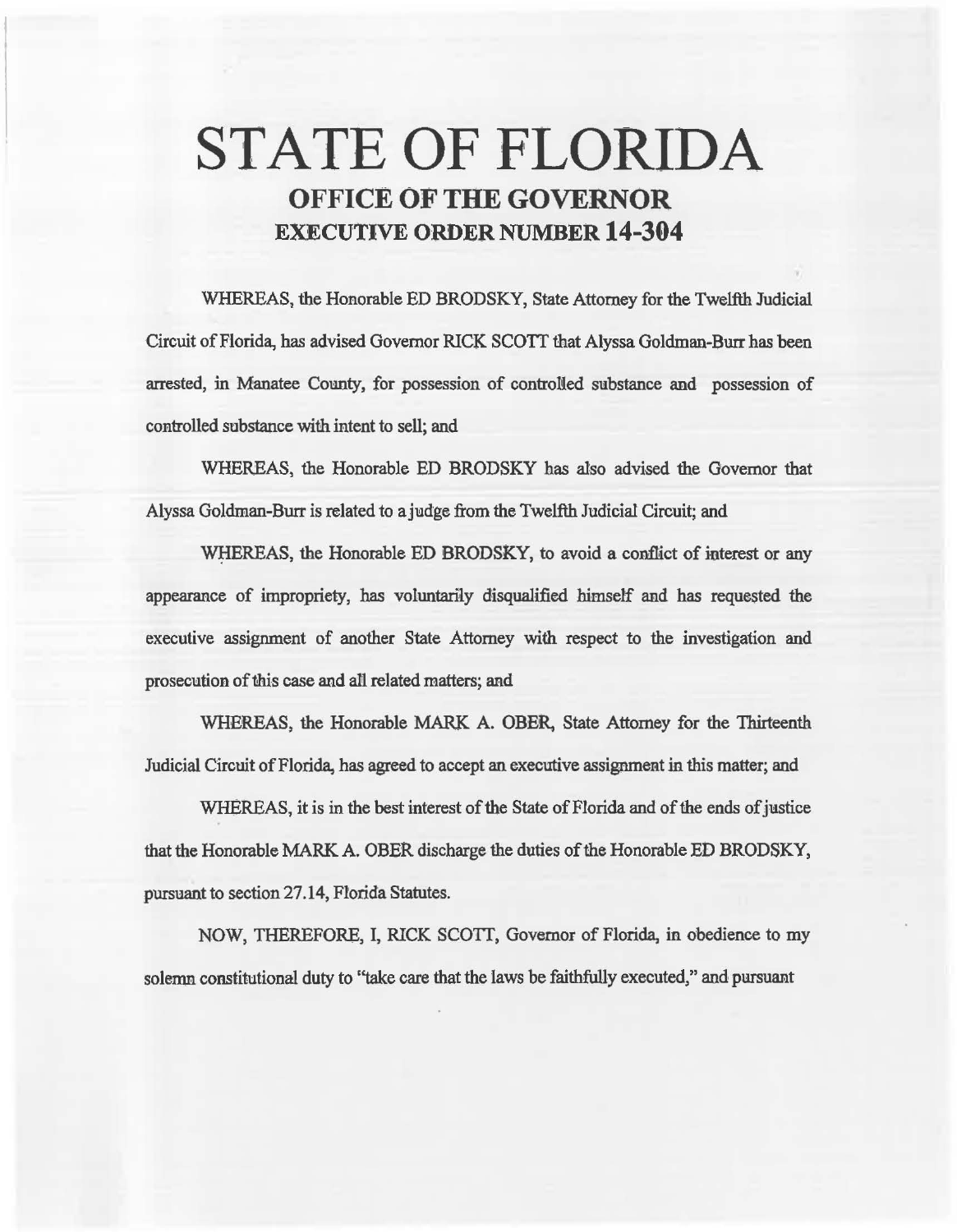to the Constitution and laws of the State of Florida, issue the following Executive Order, effective immediately:

## Section 1.

The Honorable MARK A. OBER, State Attorney for the Thirteenth Judicial Circuit of Florida, referred to as the "Assigned State Attorney," is assigned to discharge the duties of the Honorable ED BRODSKY, State Attorney for the Twelfth Judicial Circuit of Florida, as they relate to the investigation, prosecution and all matters related to Alyssa Goldman-Burr.

### Section 2.

The Assigned State Attorney or one or more Assistant State Attorneys and Investigators, who have been designated by the Assigned State Attorney, shall proceed immediately to the Twelfih Judicial Circuit of Florida, and are vested with the authority to perform the duties prescribed herein.

### Section 3.

AU residents of the Twelfth Judicial Circuit are requested, and all public officials are directed, to cooperate and render whatever assistance is necessary to the Assigned State Attorney, so that justice may be served.

### Section 4.

The period of this Executive Assignment shall be for one (1) year, to and including December 3, 2015.